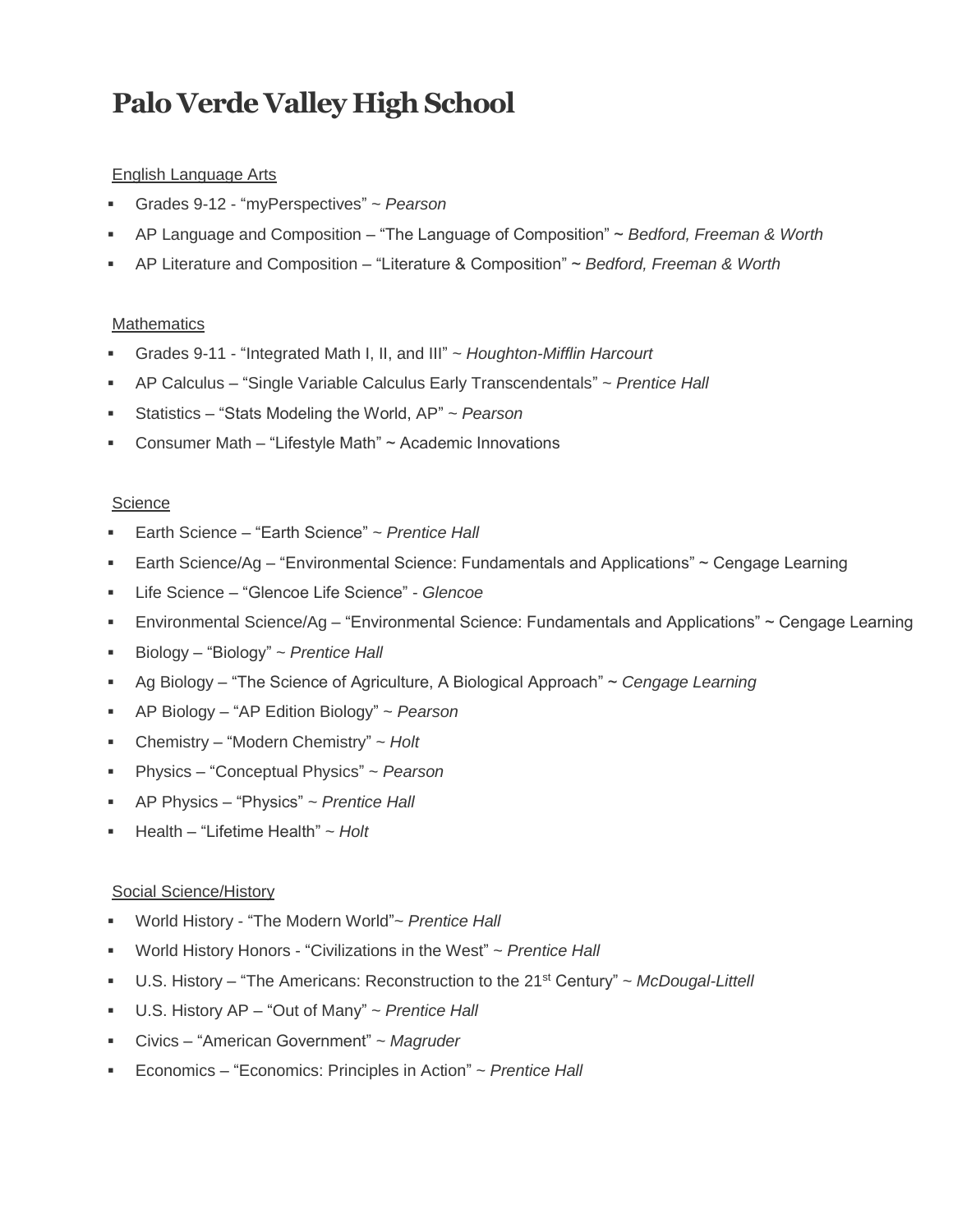#### World Language

- Spanish I "Avancemos! Uno"~ *Holt McDougal*
- Spanish II "Avancemos! Dos"~ *Holt McDougal*
- Spanish III "El Espanol Para Nosotros Nivel 1"~ *Glencoe McMillan/McGraw-Hill*
- Spanish IV "El Espanol Para Nosotros Nivel 2"~ *Glencoe McMillan/McGraw-Hill*
- AP Spanish "Mundo 21"~ *Houghton-Mifflin/Samaniego ITP*

## **Twin Palms Continuation High School**

#### English Language Arts

Grades 10-11 - "myPerspectives" ~ *Pearson*

#### **Mathematics**

- Grades 10-1 "Integrated Math I, II, and III" ~ *Houghton-Mifflin Harcourt*
- Consumer Math "Consumer Mathematics" ~ *AGS Publishing*

#### **Science**

- Earth Science "Earth Science" ~ *Prentice Hall*
- Life Science *–* "Glencoe Life Science" *Glencoe*
- Biology *–* "Biology" ~ *Prentice Hall*

#### Social Science/History

- World History "The Modern World"~ *Prentice Hall*
- U.S. History *–* "The Americans: Reconstruction to the 21st Century" ~ *McDougal-Littell*
- Civics "American Government" ~ *Magruder*
- Economics "Economics: Principles in Action" ~ *Prentice Hall*